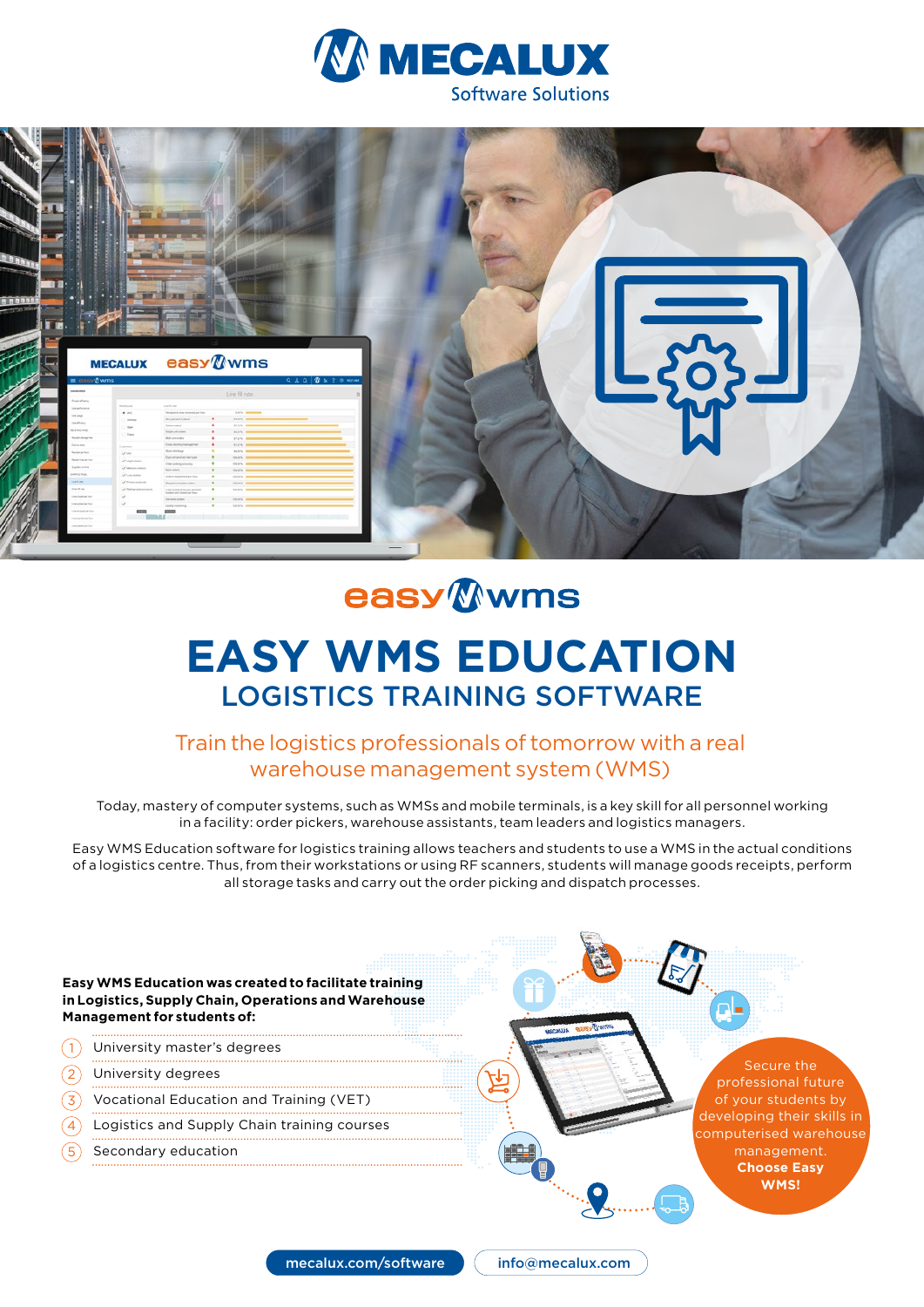## **EASY WMS EDUCATION FOR OPTIMAL LOGISTICS TRAINING**

Specially designed for logistics training centres, Easy WMS Education offers the necessary functionalities to learn logistics- and transport-related trades. Optionally, Mecalux will provide you with all the essential equipment for your training sessions (RF terminals, label printers, etc.).

## **WAREHOUSE MANAGEMENT SYSTEM**



## **WITH INSTALLATION AND START-UP**

- **Analysis** and recovery of logistics data
- **Parameterisation** of the warehouse
- **Configuration** of the SaaS server
- **Training** and support in the implementation phase (travel costs not included)

#### **Easy WMS Education – SaaS mode**

- **20 user licenses**
- Data **storage**
- **100% web**-based user interface
- **Easy WMS Education** functionalities (see page 3)

### **MONTHLY SUBSCRIPTION TO SAAS MODEL**

- **20 user licenses**
- Fixed monthly rate



#### **AVAILABLE OPTIONS**

 $(\blacktriangleleft)$ 

#### • **EASY ASSISTANT (INCLUDED)**

This enables you to **view the warehouse, change its design** (racking, layout of the work areas, types of containers, etc.) and **adapt the user interface**. Spatial data will be used to calculate distances and travel time.

#### • **GODEX G500 LABEL PRINTER (PRICE UPON REQUEST)**

#### **Supply and parameterisation**

**Printing** by thermal transfer. Max. printing capacity: 500 labels a day. Resolution: 203 dpi, up to 127 mm/s. Print width: 108 mm.

Two-year warranty

#### • **ANDROID ZEBRA TC 20 RF MOBILE COMPUTERS (PRICE UPON REQUEST)**

#### **Supply and parameterisation**

With its IP54 rating, the durable TC20 is designed to withstand demanding industrial environments: touchpad, snap-on battery, integrated 1D/2D barcode scanner, walkie-talkie function, 10 h battery life.

Two-year warranty

• **PICK-TO-LIGHT, VOICE-PICKING DEVICES (PRICE UPON REQUEST)**

## **WHAT OUR CUSTOMERS SAY**



"Our daily goal is to meet the needs of the companies in our territory. Therefore, at our training centre, we've installed the same Mecalux systems and equipment that our customers use in their own warehouses."

> **Ludovic Legrand**  Head of Training at Startévo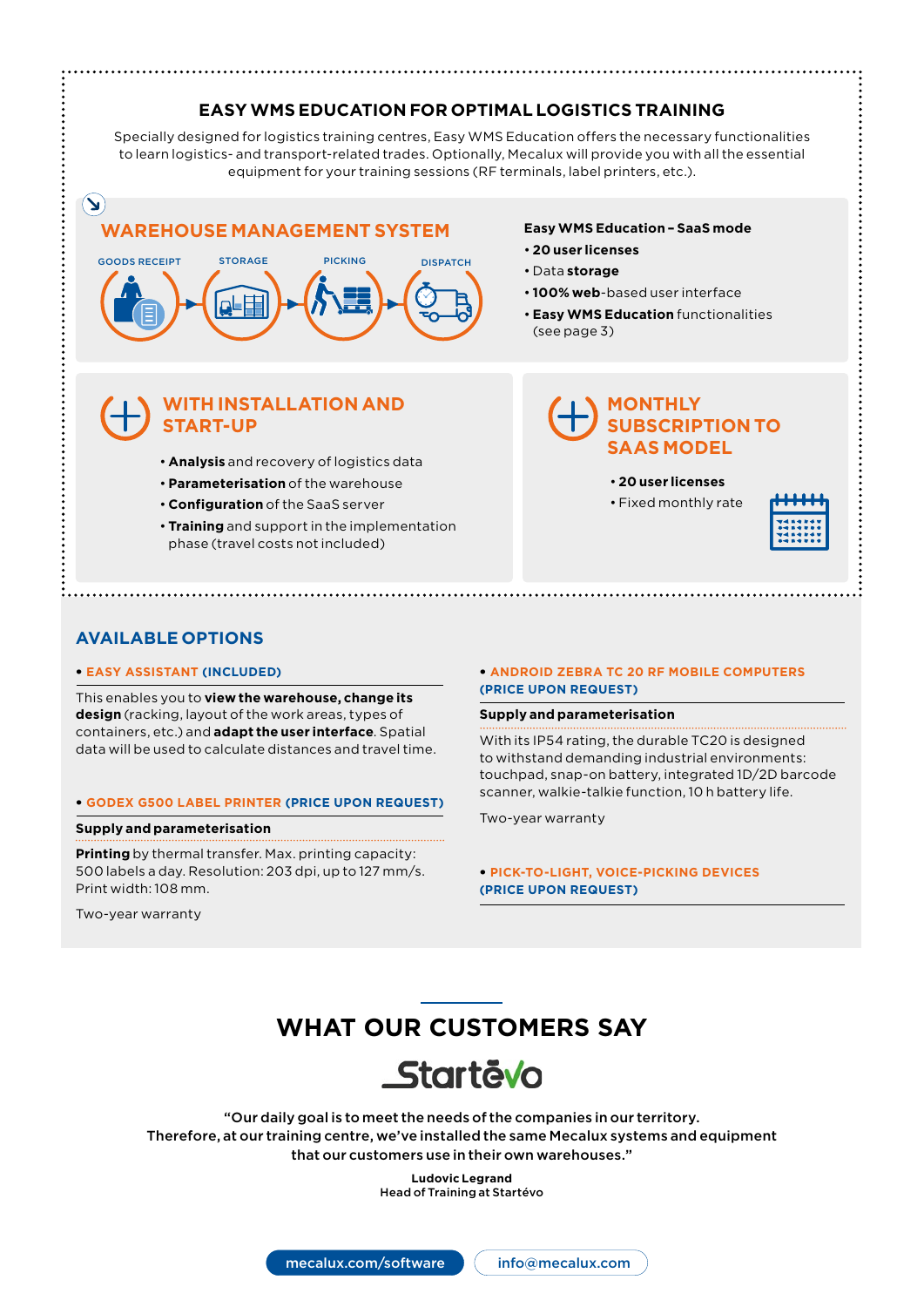

### **EASY WMS EDUCATION: DETAILS ON STANDARD FEATURES**

The standard configuration of Easy WMS makes it possible to control the operations of a conventional warehouse. Following instructions from the WMS, the trainees perform the operations with the help of RF scanners.



· Management of lost and found items

mecalux.com/software

- · Manual stock adjustments
- · Manual movements

info@mecalux.com